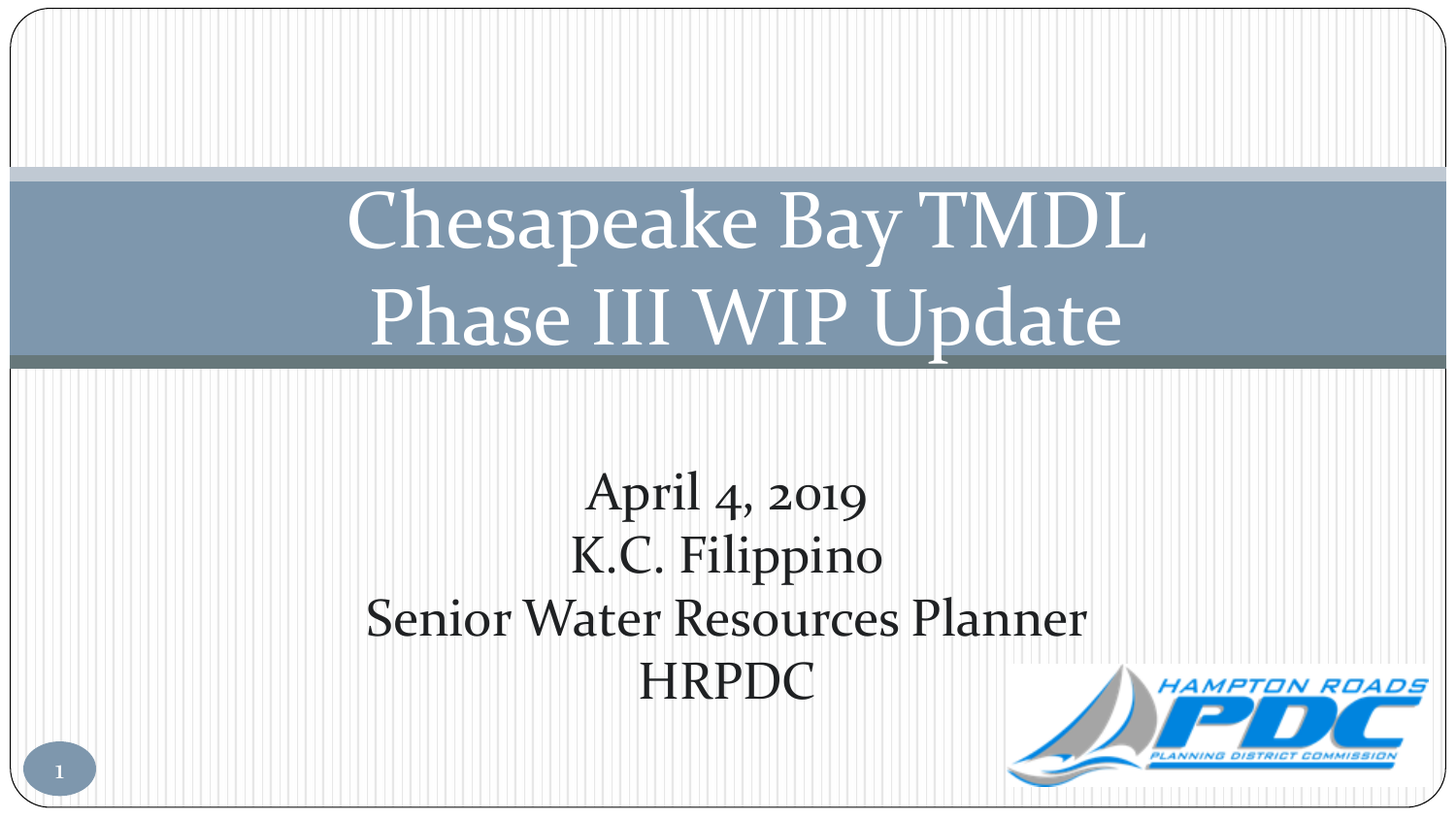## Commonwealth's Phase III WIP

#### Discussed at:

 VA Chesapeake Bay Stakeholder Advisory Group (SAG), March 14

Environment VA Symposium, March 26 – 28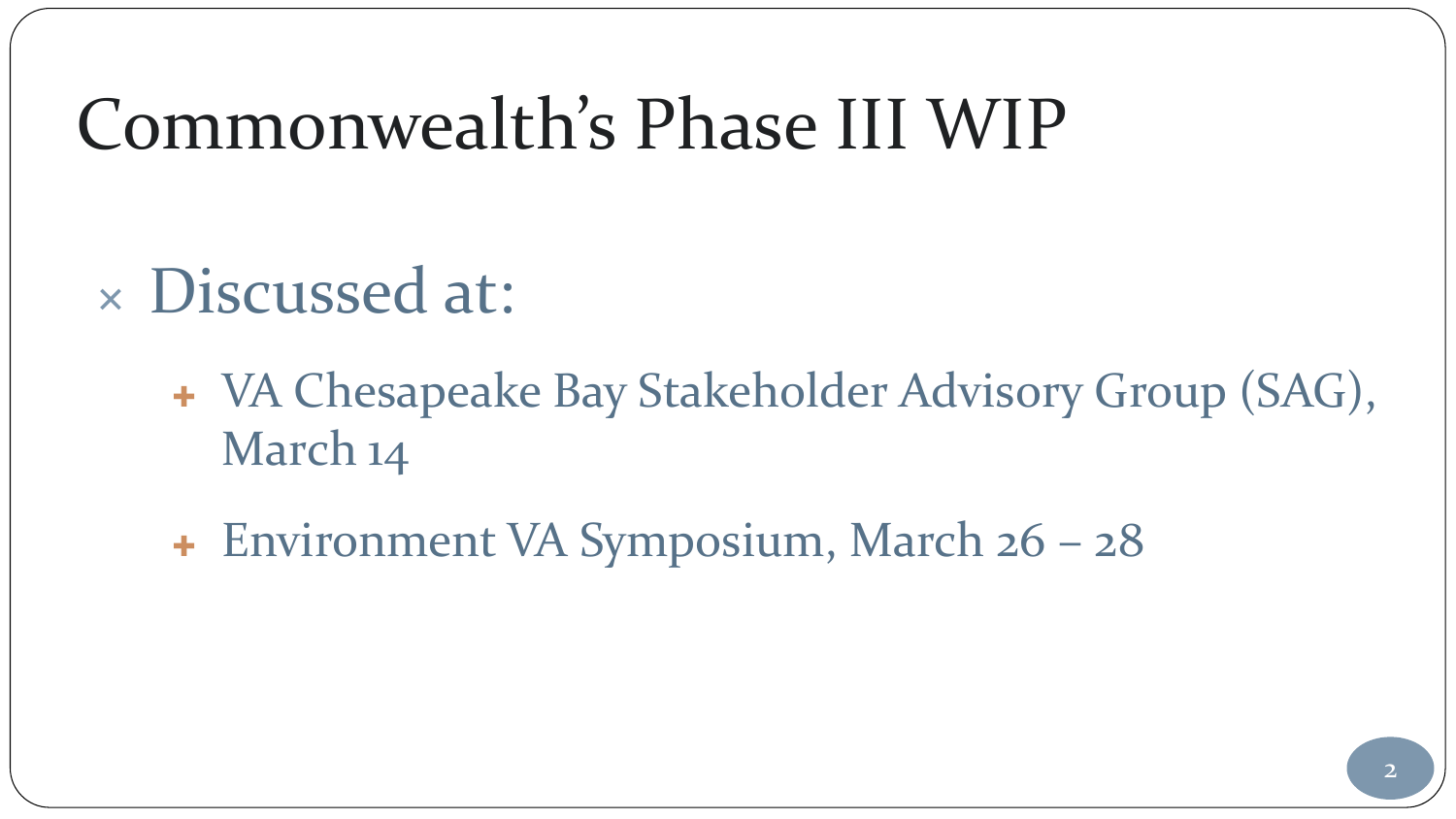## Commonwealth's goals for Phase III WIP

- $\times$  Restore the Chesapeake Bay.
- Achieve state basin planning targets.
- Achieve our goals no later than December 31, 2025.
- Tackle additional pollution expected from growth.
- Tackle the impacts of climate change.
- Meet the EPA's expectations.
- Continue to engage partners, including local governments, planning district/regional commissions, and soil and water conservation districts.
- Develop a plan that is practical and cost effective.
- $\times$  Maximize the potential for co-benefits.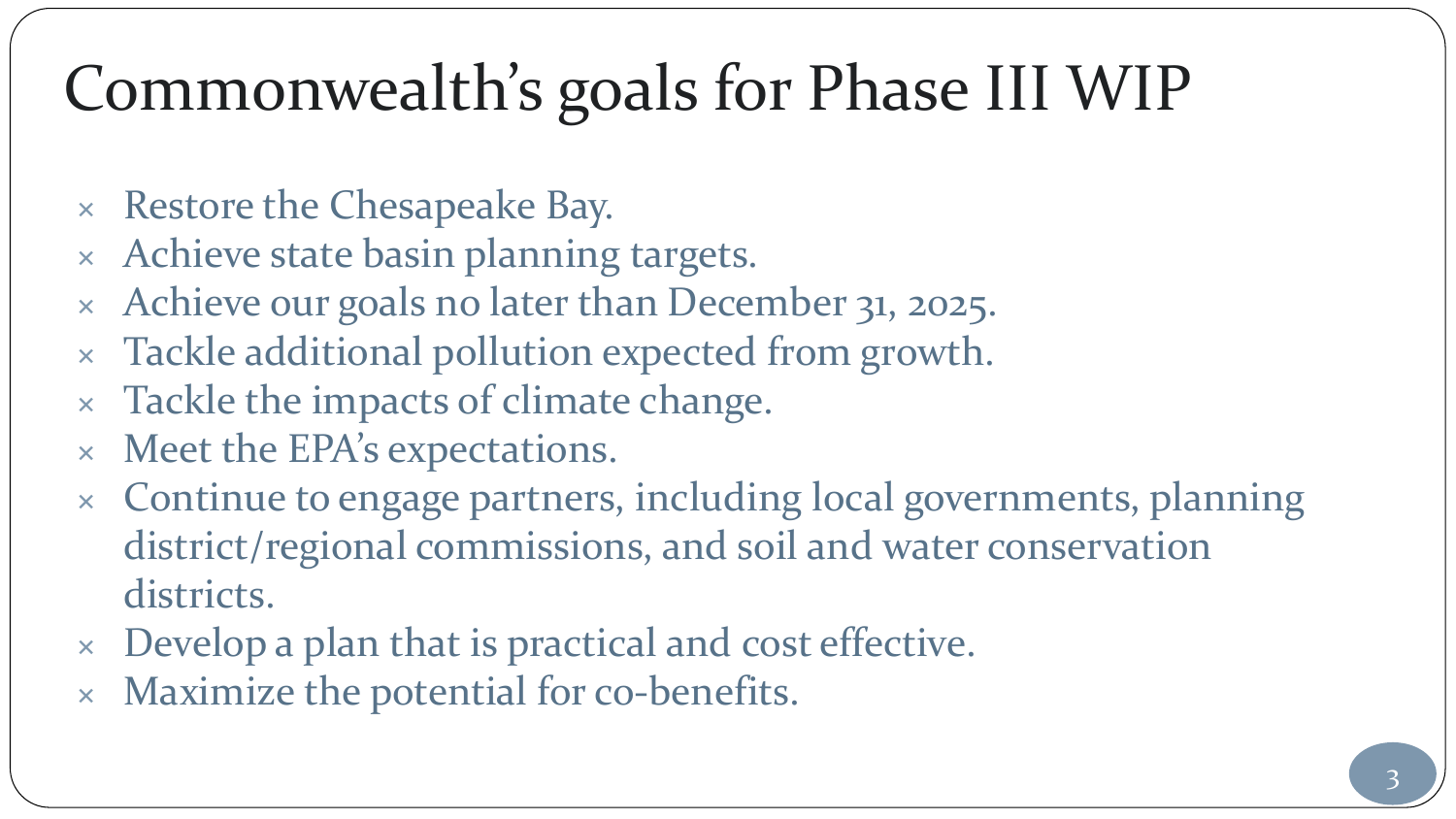

\*Planning targets are met (including reductions necessary for climate change, additional 1.7M lbs N) by implementing the Phase II WIP in the Phase 6 model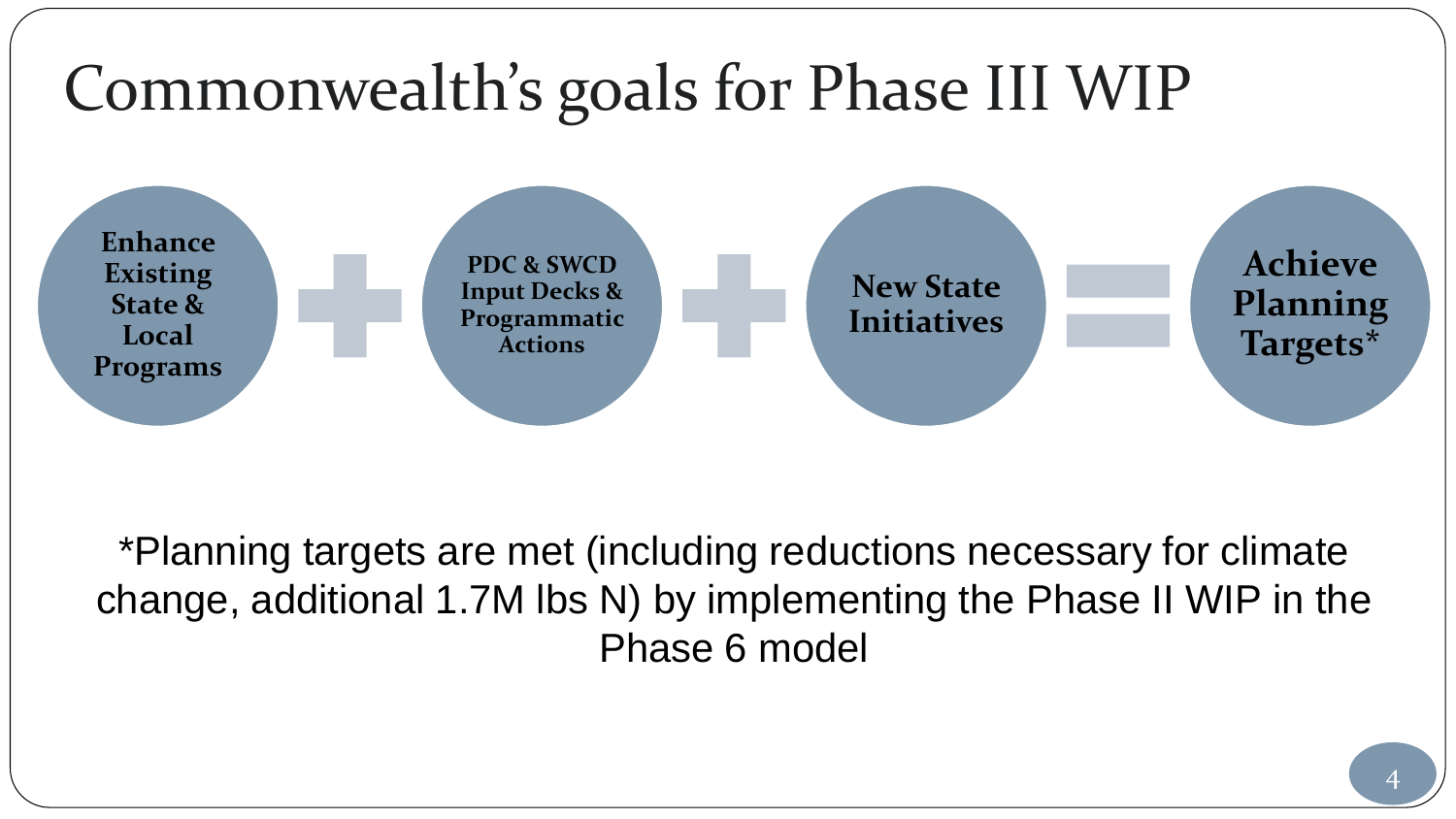## New state initiatives - Agriculture

- Worked with DCR and SWCDs
- 190 recommendations submitted
- Used Ag BMP Technical Advisory Committee to determine top priorities
- Annual needs assessment drives budget requests
- $\times$   $\sim$ \$90M in this year's budget for cost-share program



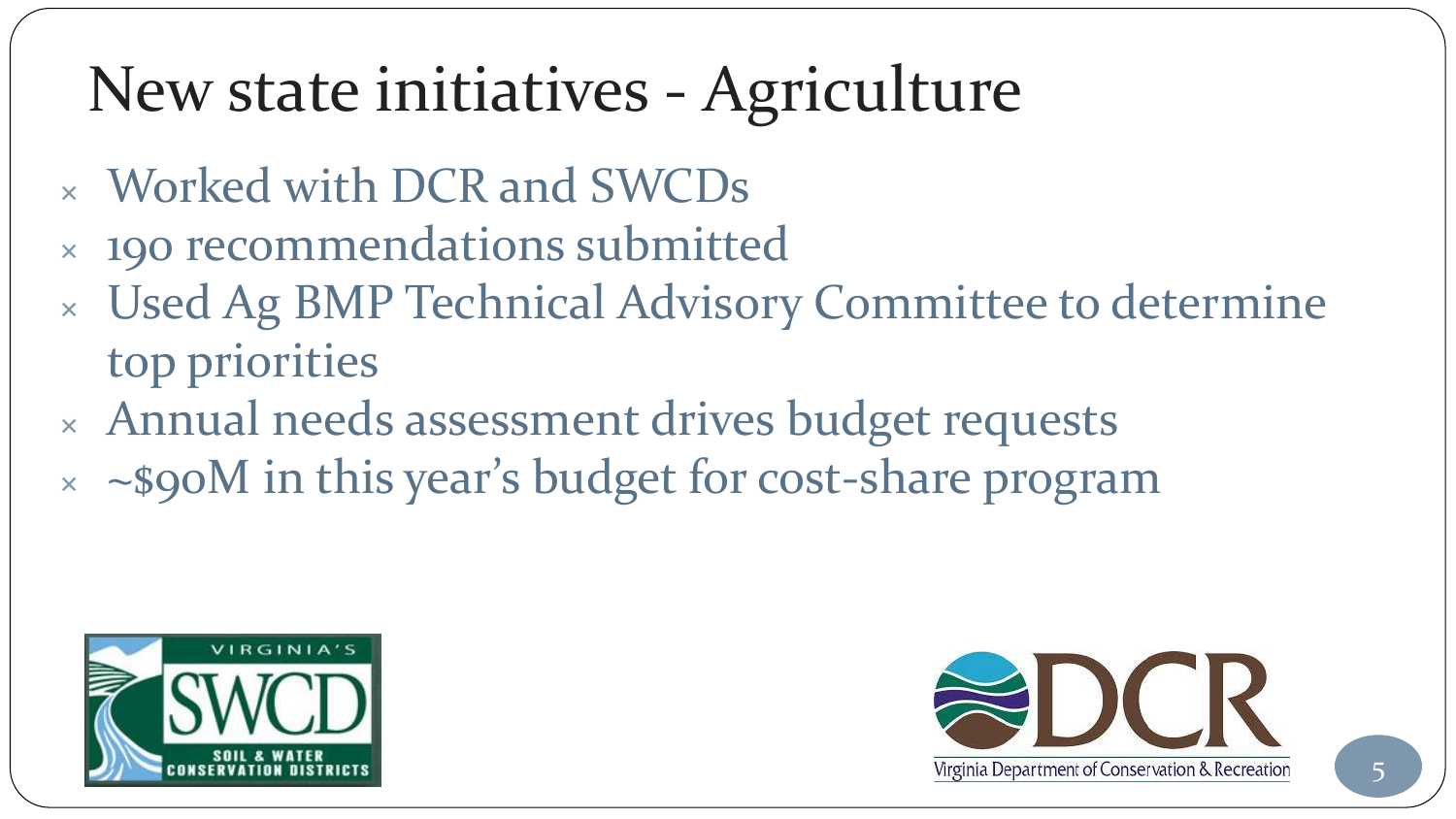#### New state initiatives - Wastewater

 Initiate Action to Achieve Additional Reductions from Significant Municipal WWTPs.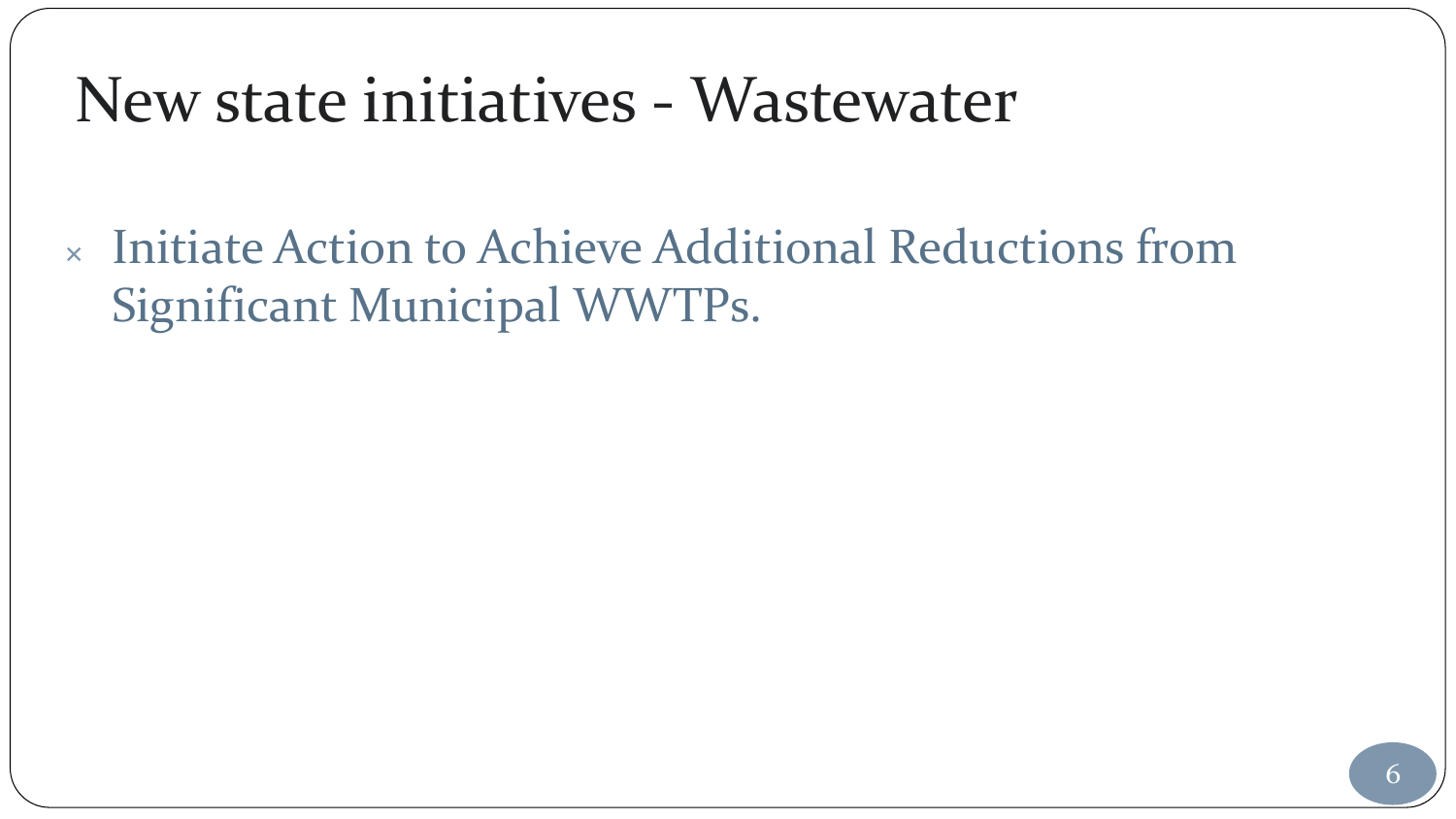#### New state initiatives - Developed

- Enhance Reporting of BMP Implementation
- Fund VCAP; Fund SLAF; Define SLAF Needs
- Establish Long-Term Partnership with PDCs
- Expand Healthy Virginia Lawns Program
- Pilot Urban NMP for Virginia Youth
- Enhance the VDACS Certified Fertilizer Applicator Program
- Pursue Modifications to Lawn Fertilizer Sales (Promote proper use)
- Enhance DOF Presence in Urban Centers with Focus on Canopy Goals, Riparian Plantings and Community Engagement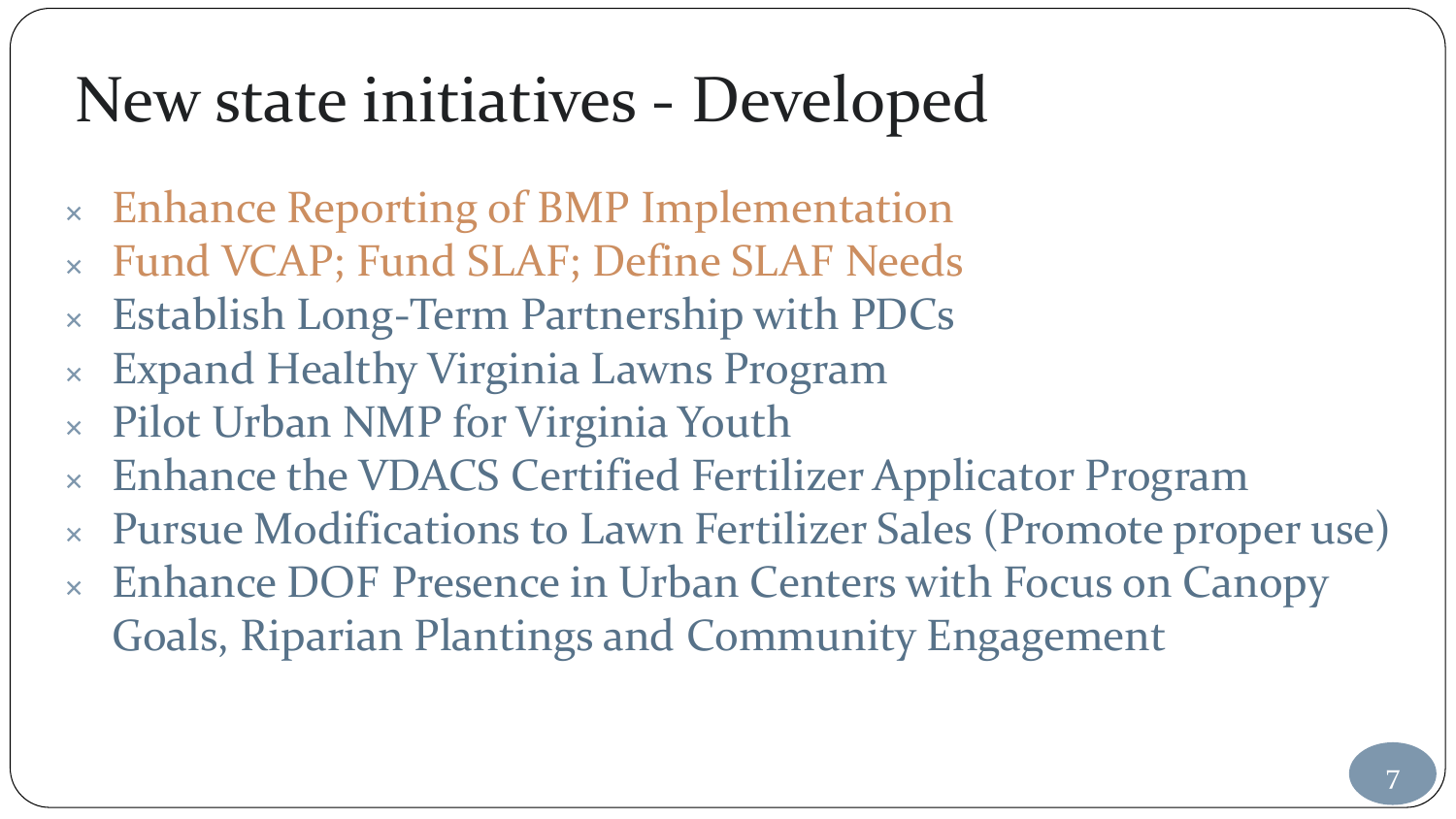#### New state initiatives - Septic

- Require (Request) Reporting of Sewer Connections by Wastewater Utilities
- Establish Wastewater Infrastructure Work Group
- Pilot Shifting Oversight of Septic Maintenance from Local Governments to Virginia Department of Health
- Designate VDH as a State Certifying Authority and Provide State Tax Exemptions
- Place Nitrogen Limits on Large Conventional Onsite Septic Systems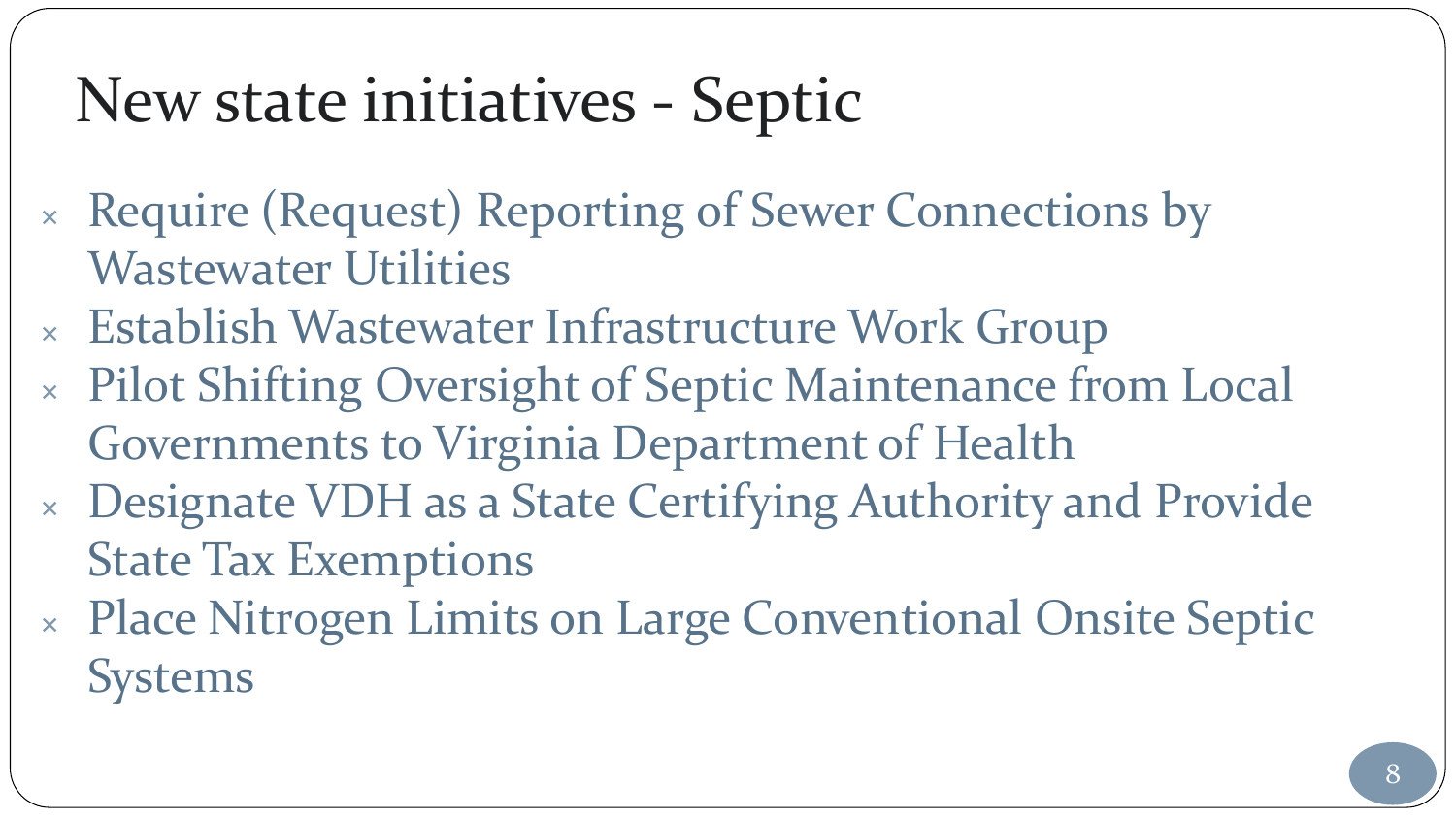### New state initiatives – Multiple Sectors

- Carbon Trading Regulations; Volkswagen Diesel Emission Mitigation Settlement
- Coastal Resilience Master Plan
- Develop a State Lands WIP
- Establish Work Group to Study Expansion of the Chesapeake Bay Preservation Act
- Support AFID Grants for Native Plant Nurseries and Oyster Aquaculture
- Implement DOF/RRBC Healthy Watershed Initiative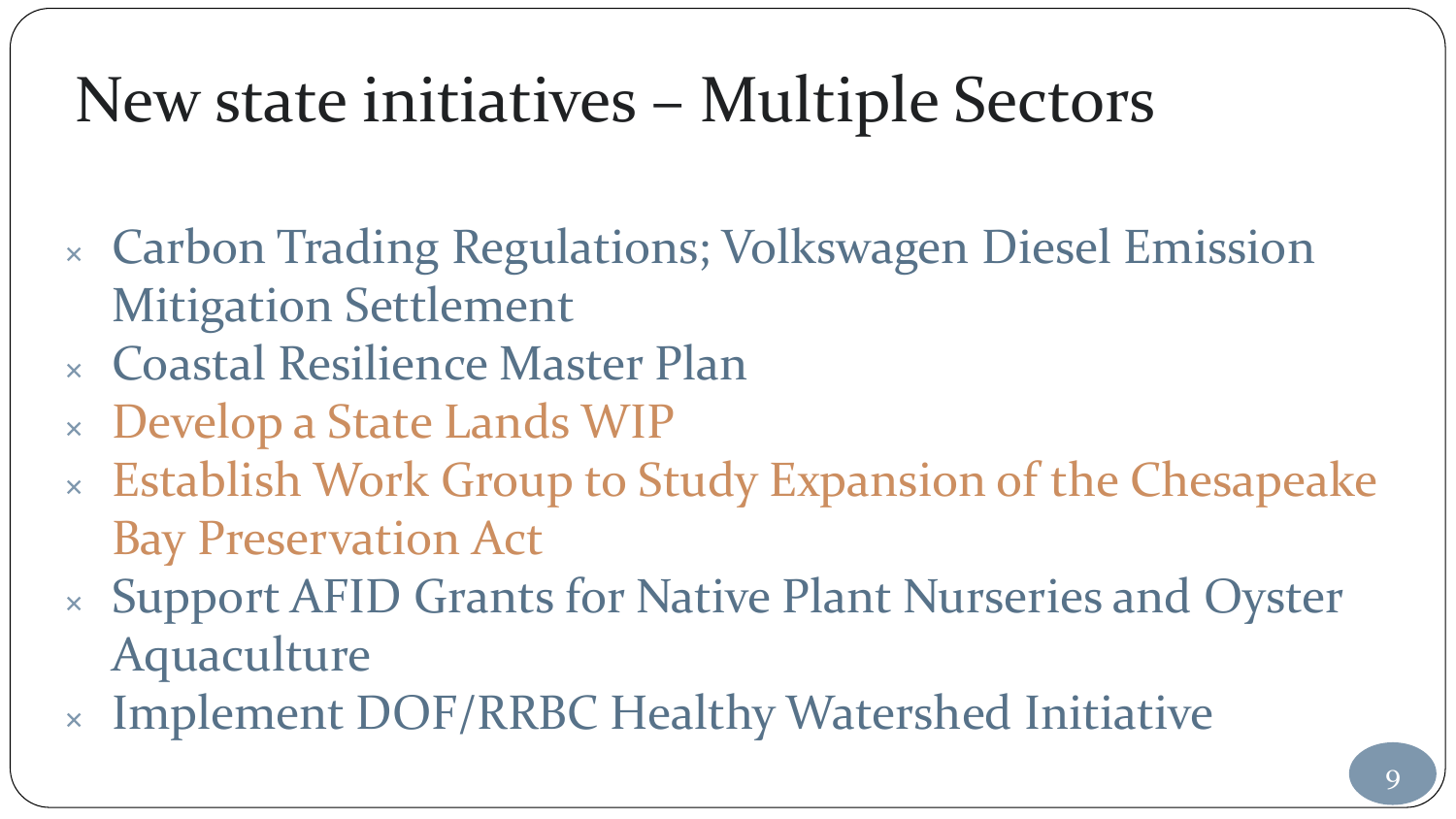## Establish long-term relationship with PDCs

- $\times$  Bay PDCs entered into  $2^{nd}$  contract with DEQ to develop a plan for future technical assistance needs Some PDCs are interested in building capacity, we are interested in technical assistance
	- Engaging with local CBPA programs
	- Considering green infrastructure research interests
- Will work with all Bay PDCs to share best practices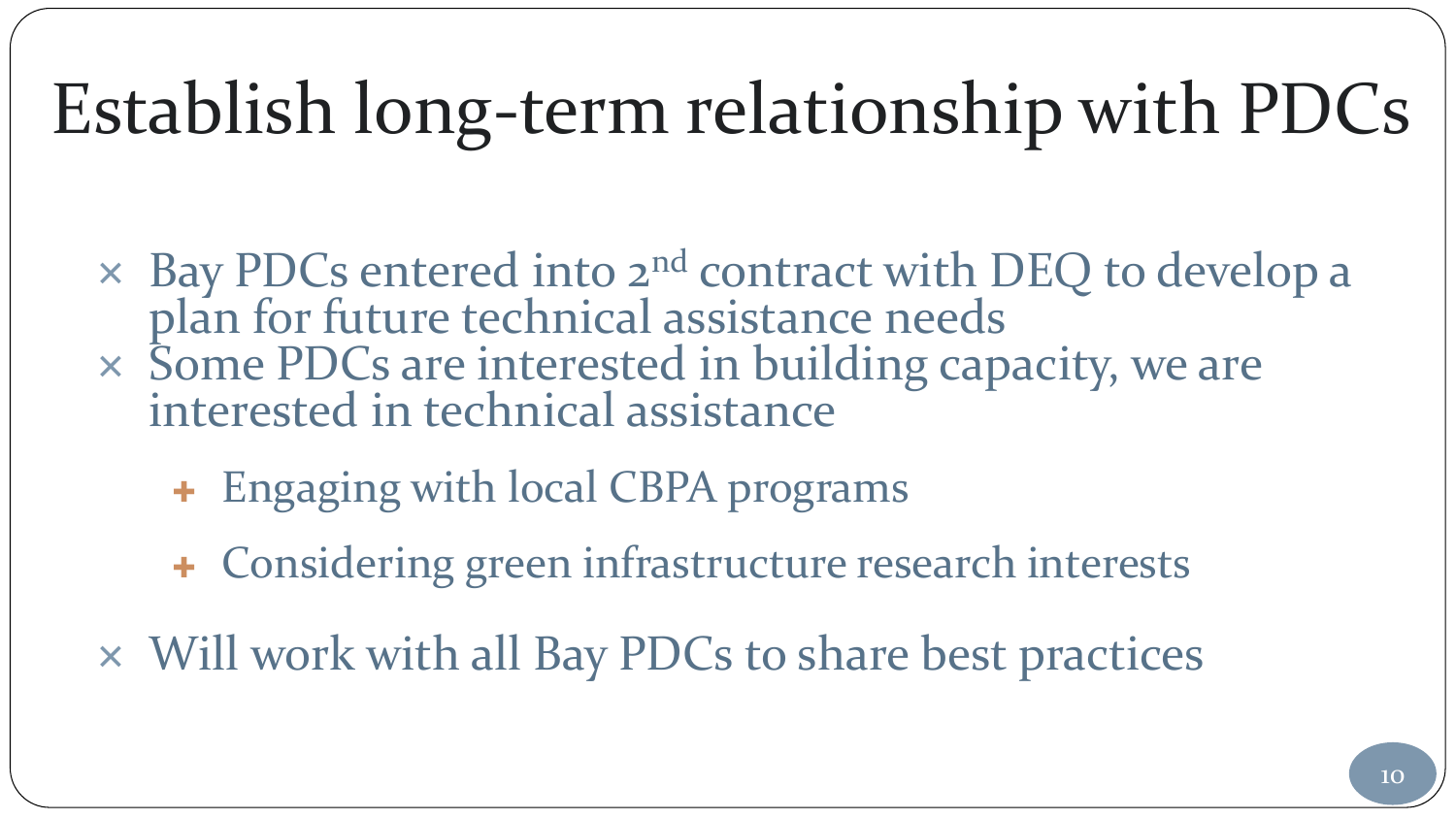## Highlights from Environment VA

- ~ 25 questions asked via app:
- How will the Commonwealth meet goals while being underfunded and understaffed?
- How is climate change going to be incorporated?
- How will PDCs & SWCDs be funded and what are the expectations?
- How voluntary programs going to be incentivized?